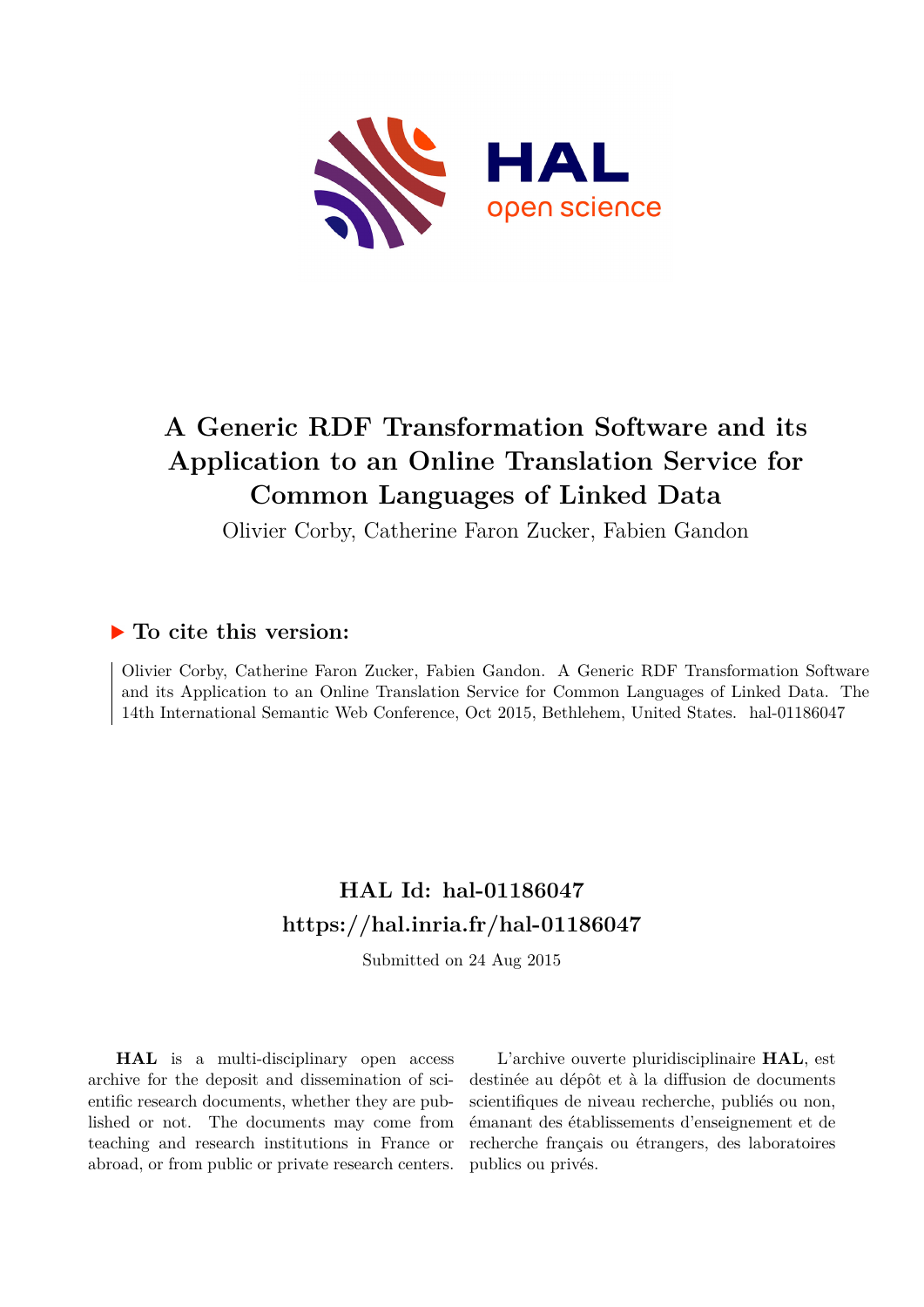# A Generic RDF Transformation Software and its Application to an Online Translation Service for Common Languages of Linked Data

Olivier Corby<sup>1</sup>, Catherine Faron-Zucker<sup>2</sup>, and Fabien Gandon<sup>1</sup>

1 Inria, France <sup>2</sup> Univ. Nice Sophia Antipolis, CNRS, I3S, France

Abstract. In this article we present a generic template and software solution for developers to support the many cases where we need to transform RDF. It relies on the SPARQL Template Transformation Language (STTL) which enables Semantic Web developers to write specific yet compact RDF transformers toward other languages and formats. We first briefly recall the STTL principles and software features. We then demonstrate the support it provides to programmers by presenting a selection of STTL-based RDF transformers for common languages. The software is available online as a Web service and all the RDF transformers presented in this paper can be tested online.

Keywords: RDF, SPARQL, STTL, Transformation, Software, Tool

### 1 Introduction

The RDF standard [8] provides us with a general purpose graph-oriented data model recommended by the W3C to represent and interchange data on the Web. While the potential of a world-wide Semantic Web of linked data and linked data schemas is now widely recognized, the transformation and presentation of RDF data is still an open issue. Among the initiatives to answer this question there are extensive works for providing RDF with several varied syntaxes (XML, N-Triples, Turtle, RDFa, TriG, N-Quads, JSON-LD) and for linking it to other data sources (R2RML, CSV-LD, etc.). With the multiplication of data sources and data formats, developers of the Web of data now spend a lot of time and energy to build transformations to present RDF data to users and transform data from one source to another. Moreover, a special case of RDF data holds a very special potential as RDF is more and more used as a syntax to represent other languages. For instance in the domain of the Semantic Web alone, this is the case of three W3C standards: OWL 2 [13] is provided with several syntaxes, among which the Functional syntax, the Manchester syntax used in several ontology editors and RDF/XML and RDF/Turtle; the Rule Interchange Format (RIF) [10] is provided with several syntaxes among which an XML syntax, two compact syntaxes for RIF-BLD and RIF-PRD and an RDF syntax; SPARQL Inference Notation (SPIN) is a W3C member submission [12] to represent SPARQL rules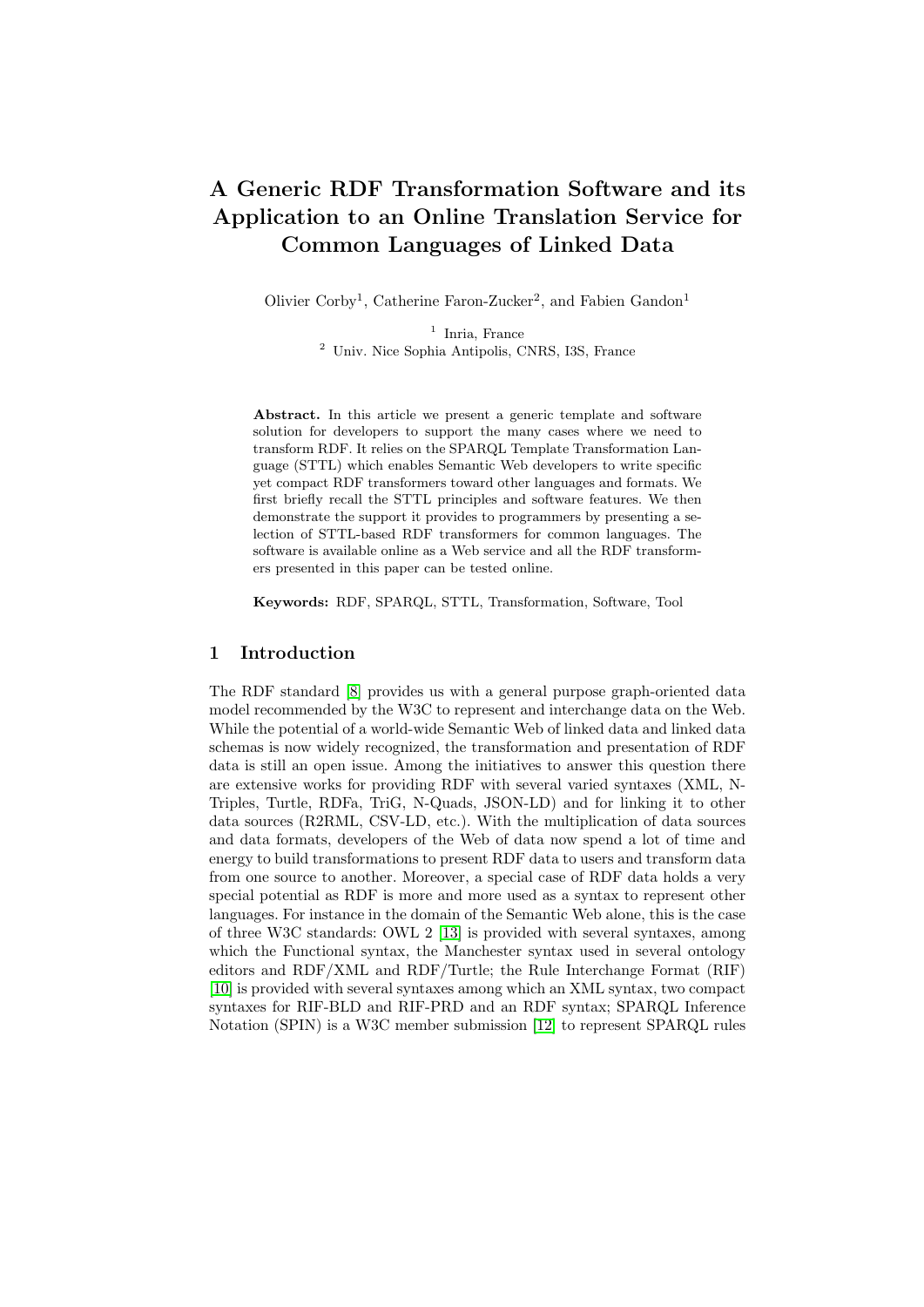in RDF, to facilitate storage and maintenance. Many other languages can (and will) be "serialized" into RDF. For instance [9] is an attempt to represent SQL expressions in RDF, and we consider that RDF can then be viewed as a pivot language to represent the abstract syntax trees of expressions of other languages.

For this reason, we present a software solution for developers to support the many cases where we need to transform RDF. We rely on the SPARQL Template Transformation Language (STTL) which enables Semantic Web developers to write specific yet compact RDF transformers toward other languages and formats. As an example of application of STTL we can mention the implementation of a SPARQL tutorial that was successfully used in a Semantic Web MOOC with over 4000 students<sup>3</sup>.

Since the applications of STTL are varied we categorized them into five main families: the case of transformation between RDF syntaxes (e.g., RDF/XML to Turtle); the generation of presentation formats (e.g., HTML pages); the exports towards other data formats (e.g., CSV); the pretty-printing of statements of a given language represented in RDF syntax (e.g., SPIN to SPARQL); and the use of RDF as a pivot model between two languages. In addition to the above cited transformations which we already have developed, we are receiving expressions of interest for new transformations including the translation to graph file formats like  $\text{DOT}^4$ , to Topic Maps<sup>5</sup>, the generation of PROV-O and Ratio4TA annotations, the anonymization of data, etc. and several of these transformation are currently being developed. An alternative or complementary categorization is the distinction between domain independent transformations (e.g., transformations between RDF syntaxes, generic presentations of RDF triples into HTML tables, OWL/RDF to OWL/FS transformation) and domain or application dependent transformations (e.g., a customized export to CSV or HTML rendering).

In this article we briefly recall STTL principles. Then we present the software features and we demonstrate the support this software provides to programmers by presenting a selection of STTL-based RDF transformers for common languages. The software is available online as a Web service and all the RDF transformers presented in this paper can be tested online6 . The paper is organized as follows: Section 2.1 presents the STTL language. Section 3 presents the generic transformation rule engine we developed to implement STTL and the Web service encapsulating it. The following sections present several specific RDF transformers written in STTL, illustrating the different families of transformations we identified. Section 7 concludes.

 $^3$ https://www.france-universite-numerique-mooc.fr/courses/inria/41002/Trimestre\_1\_2015/about

<sup>4</sup> http://www.graphviz.org/Documentation.php

<sup>5</sup> http://www.topicmaps.org/

 $^6$ http://corese.inria.fr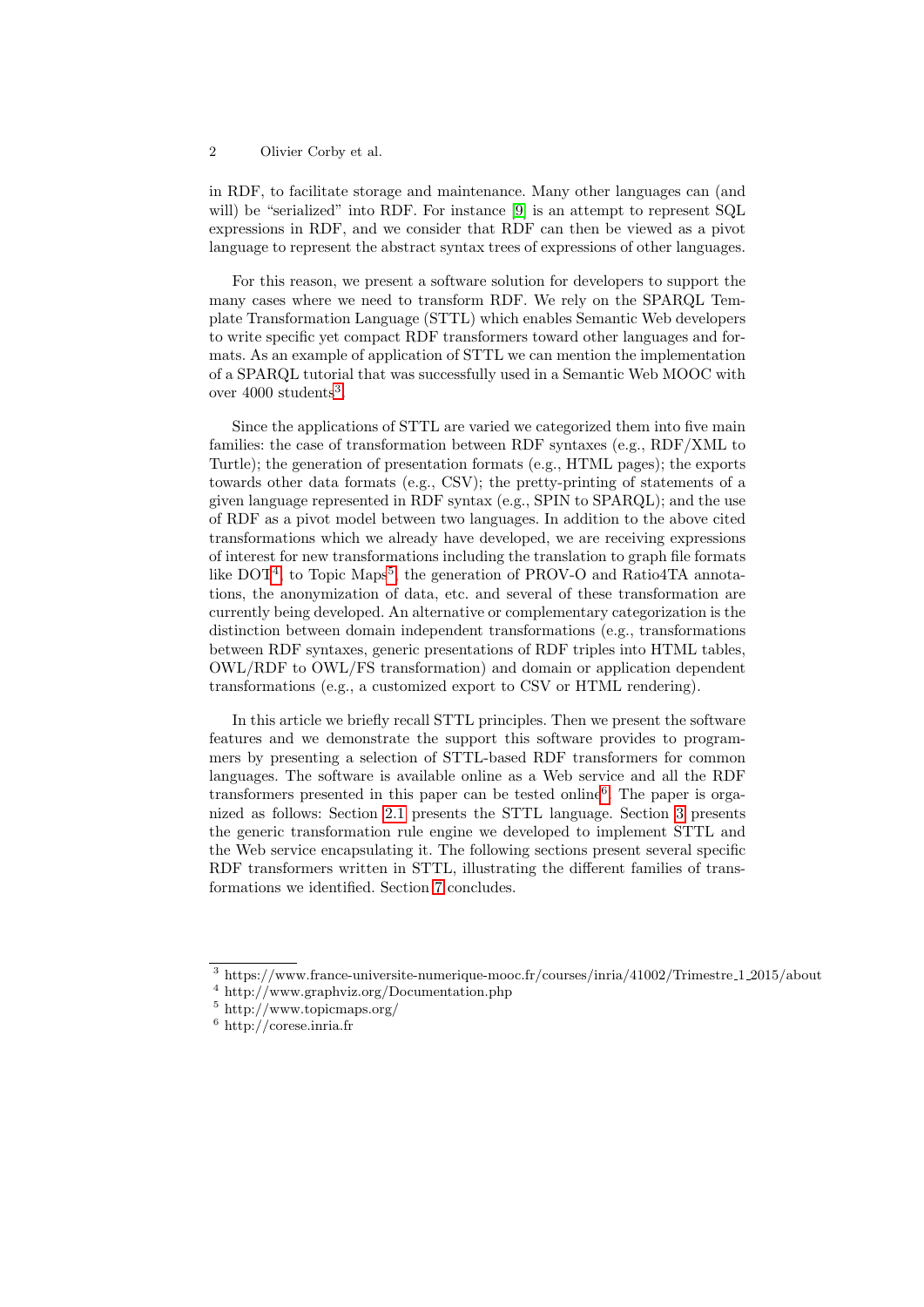## 2 Transforming RDF

#### 2.1 SPARQL Template Transformation Language (STTL)

STTL is a generic transformation rule language for RDF which relies on two extensions of SPARQL: an additional TEMPLATE query form to express transformation rules and extension functions to recursively call the processing of a template from another one.

A template query is made of a standard where clause and a template clause. The where clause is the condition part of a rule, specifying the nodes in the RDF graph to be selected for the transformation. The TEMPLATE clause is the presentation part of the rule, specifying the output of the transformation performed on the solution sequence of the condition. For instance, let us consider the OWL axiom stating that the class of parents is equivalent to the class of individuals having a person as child. Here are its expressions in Functional syntax and in Turtle:

```
EquivalentClasses(
  a:Parent
  ObjectSomeValuesFrom(a:hasChild a:Person))
a:Parent a owl:Class ;
  owl:equivalentClass
    [ a owl:Restriction ;
      owl:onProperty a:hasChild ;
      owl:someValuesFrom a:Person ]
```
The following template enables to transform the above equivalentClass statement from RDF into Functional syntax:

```
TEMPLATE {
"EquivalentClasses("
st:apply-templates(?in) " "
st:apply-templates(?c) ")" }
WHERE { ?in owl:equivalentClass ?c . }
```
The value matching variable ?in is a:Parent which is expected in the transformation output (the Functional syntax of the OWL 2 statement), while the value matching variable  $\infty$  is a blank node<sup>7</sup> whose property values are used to build the expected output. This is defined in another template to be applied on this focus node. The st:apply-templates extension function enables this recursive call of templates, where st is the prefix of STTL namespace<sup>8</sup>.

More generally,  $st:apply-template$  function can be used in any template  $t_1$ to execute another template  $t_2$  that can itself execute a template  $t_3$ , etc. Hence,

<sup>7</sup> Let us note that blank nodes are handled like any other node (URIs and literals). If needed, function isBlank() enables to detect them to apply specifically written templates on them.

 $^8$ http://ns.inria.fr/sparql-template/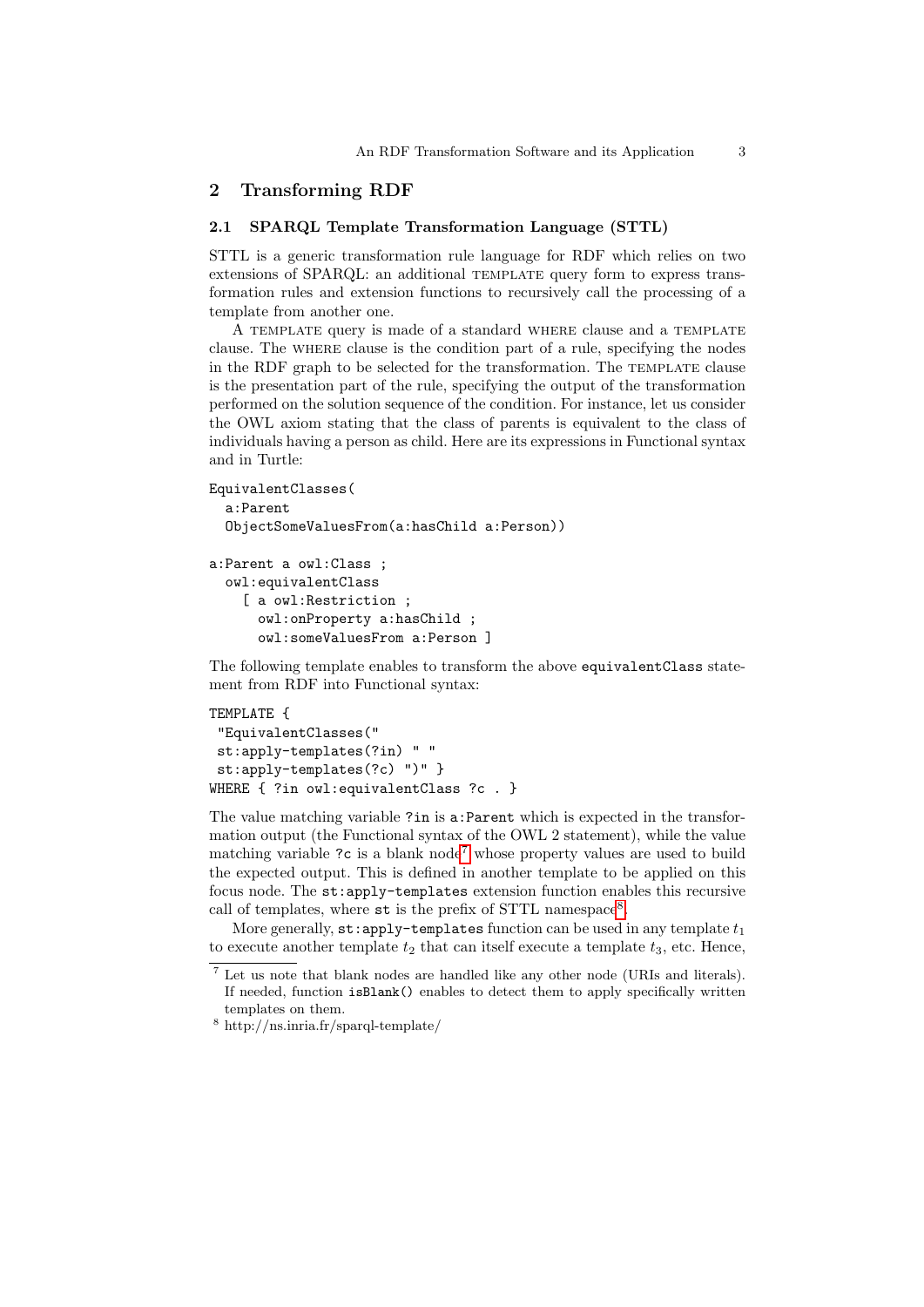templates call themselves one another, in a series of call, enabling a hierarchical processing of templates and a recursive traversing of the target RDF graph. Similarly, st:call-template function can be used to call named templates. Table 1 summerizes the list of the Core STTL functions.

| Name                   | Description                                                      |
|------------------------|------------------------------------------------------------------|
| st:apply-templates     | Apply current transformation on focus node                       |
|                        | st:apply-templates-with Apply given transformation on focus node |
| st:apply-templates-all | Apply all templates on focus node                                |
| st:call-template       | Apply named template on focus node                               |
| st:call-template-with  | Apply named template of given transformation on focus node       |
| $\vert$ st:define      | Define a template function (e.g. st:process)                     |
| st:process             | Define the processing of template variables                      |
| st:get                 | Get a property value from Context                                |
| st:set                 | Set a property value into Context                                |
| st:turtle              | Display Turtle syntax of focus node                              |
| $ \texttt{st:nl} $     | Insert newline                                                   |

Table 1. STTL Core Functions

Following the layer-cake standardization of the semantic Web, STTL is compiled into standard SPARQL. This allows the approach to be usable with different implementations of the standard, to benefit from its expressiveness, from the native extension mechanisms and also from the optimizations of the implementations. The compilation keeps the where clause, the solution modifiers and the values clause of the template unchanged and the template clause is compiled into a SELECT clause. This also allows STTL to benefit from all SPARQL features for instance, when needed, the DISTINCT solution modifier can be used in a nested subquery to avoid duplicates. For instance, the template clause of the following STTL template:

```
TEMPLATE {
  "ObjectSomeValuesFrom(" ?p " " ?c ")" }
WHERE {
  ?in a owl:Restriction ;
   owl:onProperty ?p ;
   owl:someValuesFrom ?c }
```
is compiled into the following standard SPARQL SELECT clause:

```
SELECT
```

```
(CONCAT("ObjectSomeValuesFrom(",
st:process(?p), " ",
st:process(?c), ")") AS ?out)
```
The WHERE clause is unchanged.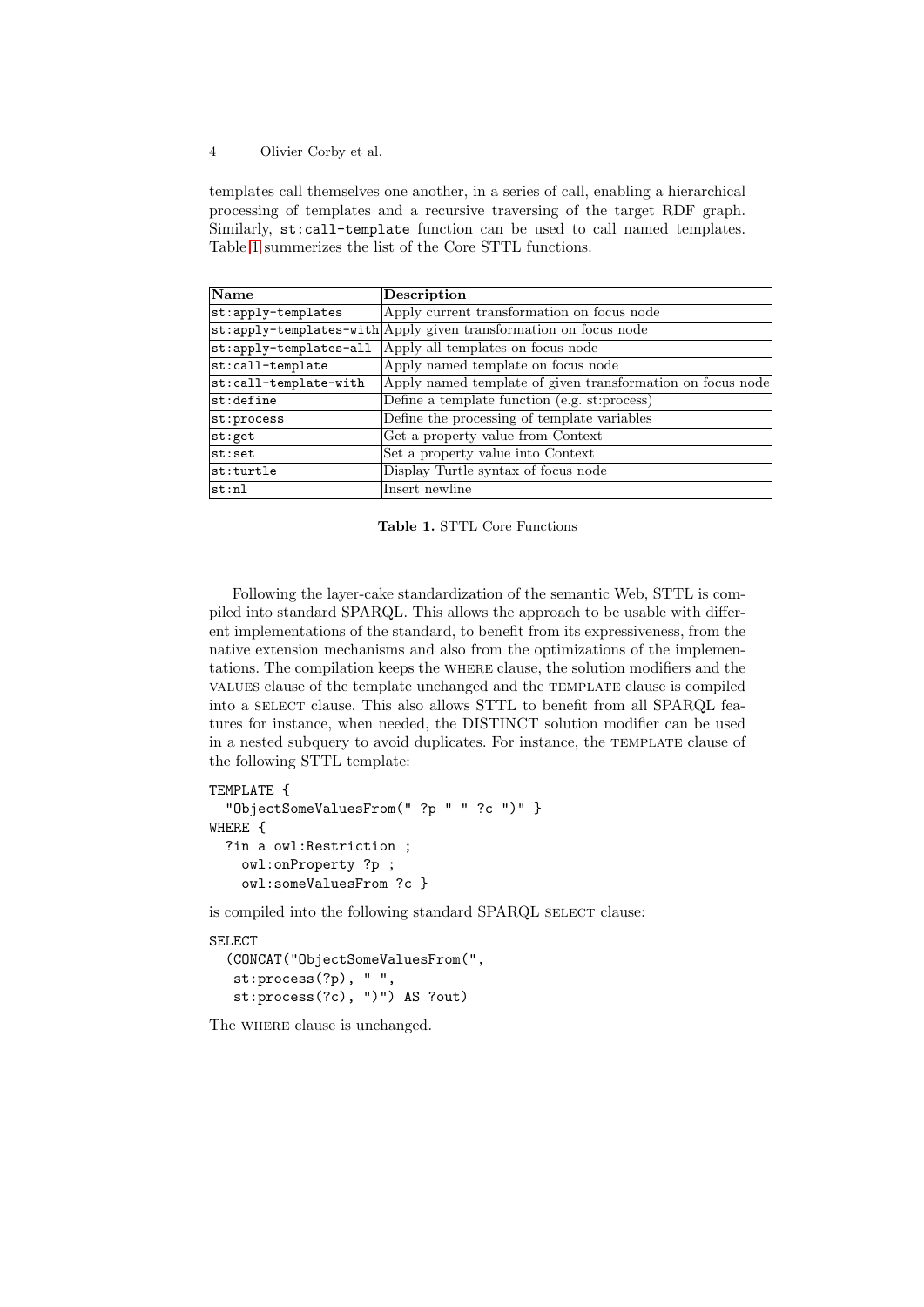#### 2.2 Work related to STTL

A complete description of STTL language is provided in [6] together with an extended presentation of the state-of-the-art approaches addressing the problem of RDF transformation. We briefly summarize here this state-of-the-art of languages addressing the problem of RDF transformation stressing that STTL is independent of the syntax of its RDF input and addresses the general problem of the transformation of RDF data into any output format.

OWL-PL [4] is an extension of XSLT for transforming RDF/OWL into XHTML; it is both tied to its RDF/XML input format and its output format. Fresnel [3] is an RDF vocabulary for specifying in RDF which data contained in an RDF graph should be displayed and how. Again, it is tied to a specific display paradigm and an XHTML-like output format.

SPARQL is provided with a CONSTRUCT query form which enables to extract and transform RDF data into RDF according to any other schema. [1] addresses the problem of generating XML from RDF data with an extended SPARQL query. Here again, the solution is specific to one output format. XSPARQL [2] is a combination of SPARQL and XQuery [15] enabling to query both XML and RDF data and to transform data from one format into the other. [16] proposes an XML-based transformation language, inspired by XSLT, that mainly matches types of RDF resources. [14] proposes an XML-based stylesheet language also inspired by XLST where templates match triple patterns and generate HTML.

Finally, there is quite a wide range of ad hoc RDF parsers and validators<sup>9</sup>, some of which enable to transform RDF data from one syntax into another. Among them, let us cite RDF Distiller<sup>10</sup> and RDF Translator<sup>11</sup>. A review of these RDF-to-RDF converters can be found in [17]. Another famous example of specific-purpose RDF transformer is the RDF/XML parser in OWL API<sup>12</sup> [11] which enable to transform OWL 2 statements in RDF/XML into the Functional syntax of the language.

## 3 STTL Engine

We implemented a STTL engine within the Corese Semantic Web Factory<sup>13</sup> [7,5]. It comprises an STTL RESTful Web service to process STTL transformations. In this section, we first describe our implementation of STTL then the Web service which encapsulate the STTL engine.

#### 3.1 Implementation of STTL

Algorithm. Basically, the STTL engine is called by st:apply-templates or other alike extension functions. Given an RDF graph with a focus node to be

<sup>9</sup> http://www.w3.org/2001/sw/wiki/Category:Tool

<sup>10</sup> http://rdf.greggkellogg.net/distiller

<sup>11</sup> http://rdf-translator.appspot.com/

<sup>12</sup> http://owlapi.sourceforge.net/

 $^{13}$ http://wimmics.inria.fr/corese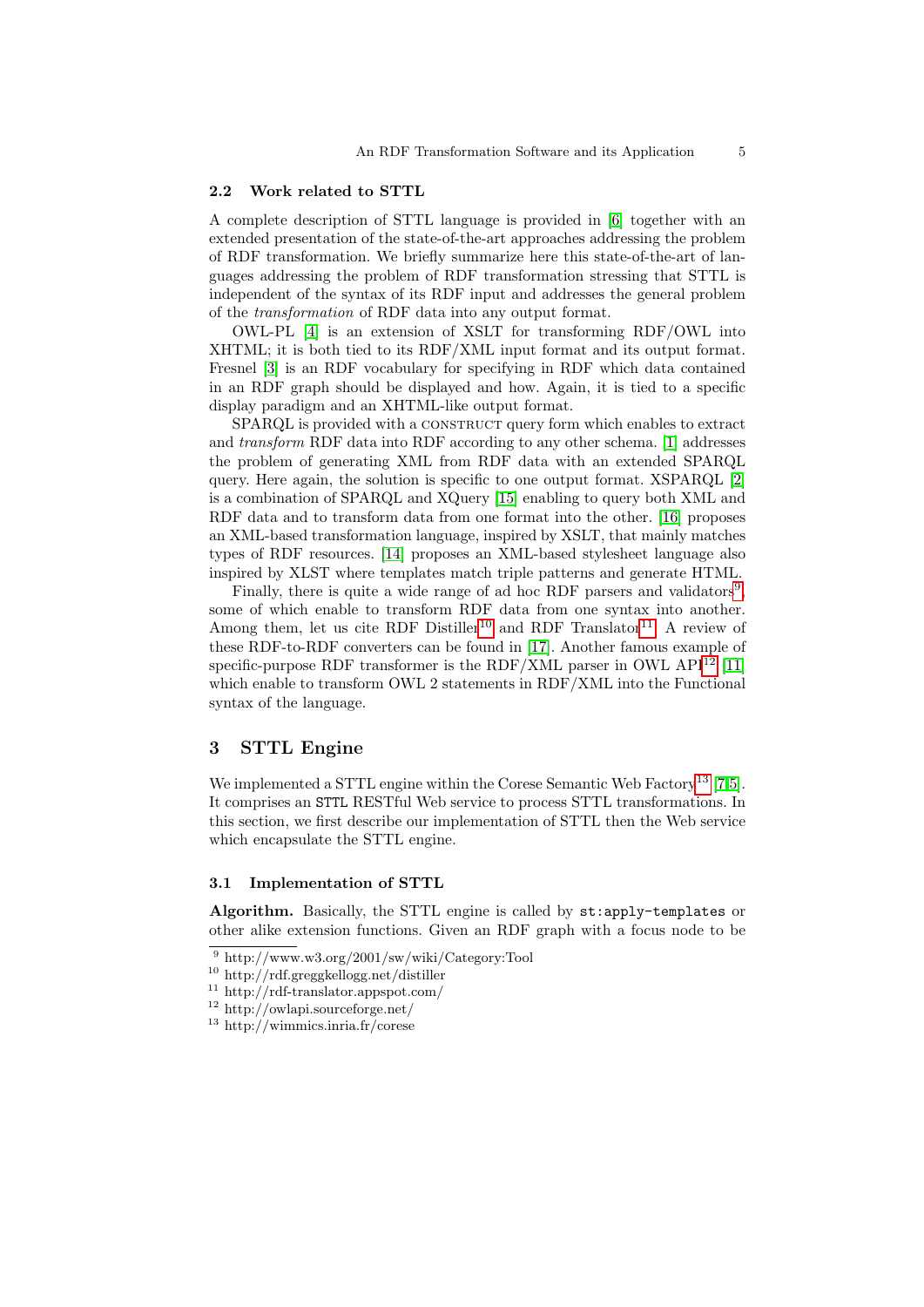transformed and a list of templates, it successively tries to apply them to the focus node until one of them succeeds. A template succeeds if the matching of the where clause succeeds, i.e., returns a result. If no template succeeds, the st:default named template (if any) is applied to the focus node. Recursive calls to st:apply-templates within templates implements the graph recursive traversal with successive focus nodes. The engine keeps track of the templates applied to nodes in order to avoid cycles, i.e. to avoid to apply the same template on the same node twice in case the RDF graph is cyclic. If there is no template to be applied on a focus node that has not previously been applied on it, the transformer calls the st:default named template if any, otherwise the Turtle format of the focus node is returned.

Template Selection. By default, the STTL engine considers templates in order: given a focus node, in response to a call to the st:apply-templates function, it considers the first template that matches this node. Alternatively, the processing of a named template is commanded by a call to the st:call-template function. In both cases, the result of the transformation of the focus node is the result of the template.

In some other cases, it is worth writing several templates for a type of node, in particular when the node holds different graph patterns that should be transformed according to different presentation rules. Executing several templates on the focus node is done by calling the st:apply-templates-all function. The result of the transformation is the concatenation of the results of the successful templates.

A transformer can be used to transform a whole RDF graph — without any distinguished root node in the graph. For this purpose, the st:apply-templateswith function can be called without focus node and the transformer must then determine it. By default, the first template that succeeds is the starting point of the transformer; or a st:start named template can be defined to be executed first.

Transformation Settings. The st:start named template, if any, is selected at the beginning of the transformation process when no focus node is available. In that case, it is the first template executed by the template engine. The st:default template, if any, is executed when all templates fail to match the focus node.

The processing of a variable in the TEMPLATE clause by default consists in outputting its value in the Turtle format. The st:profile template can be used to overload this default transformation behaviour. For example, the following definition of st:profile specifies that processing variables, denoted by  $st:process(?x)$ , consists in the application of the  $st:apply-templates$ function to it.

```
TEMPLATE st:profile {
 st:define( st:process(?x) = st:apply-templates(?x) )
WHERE { }
```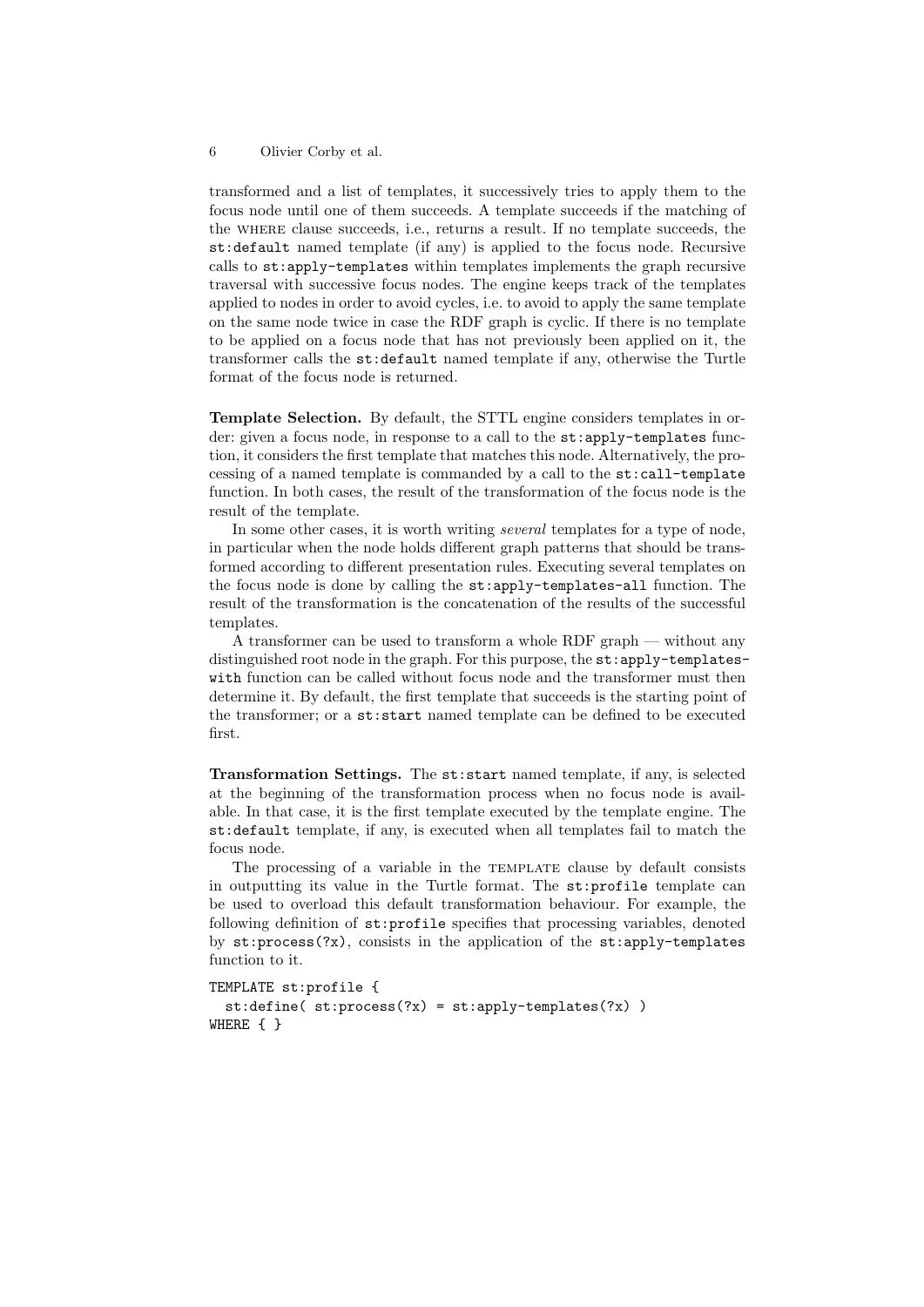#### 3.2 STTL-based RDF Transformers

In our approach of RDF transformation based on STTL, the STTL engine, i.e. the template processor, is generic: it applies to any RDF data with any set of STTL templates. What is specific to each transformation is the set of STTL templates defining it. In other words, each RDF transformer specific to an output format is defined by a specific set of STTL templates processed by the generic template processor implementing STTL. In Sections 4 to 6, we present specific STTL-based RDF transformers. Each RDF transformer may be accessed as a Web service. We present in Section 3.4 our implementation of a STTL RESTfull Web service in the Corese Semantic Web Factory.

#### 3.3 STTL Development Environment

The Corese Semantic Web Factory provides a standalone environment with a GUI, enabling the user to load RDF data and ontologies, to load or write SPARQL queries and STTL templates as well and easily test them against the loaded RDF data. This tool enables developers an easy handling, with a fast learning curve, of Semantic Web technologies in general, and of STTL in particular.

#### 3.4 STTL service

The Corese Semantic Web Factory provides a SPARQL endpoint by means of a RESTfull Web service which implements  $SPARQL$  1.1  $Protocol<sup>14</sup>$ . In addition to this standard implementation, Corese proposes an STTL RESTful Web service to process STTL transformations on local or distant RDF dataset. Figure 1 presents the general architecture of the server.



Fig. 1. Architecture of a Corese STTL-based RDF Transformation Server

<sup>14</sup> http://www.w3.org/TR/sparql11-protocol/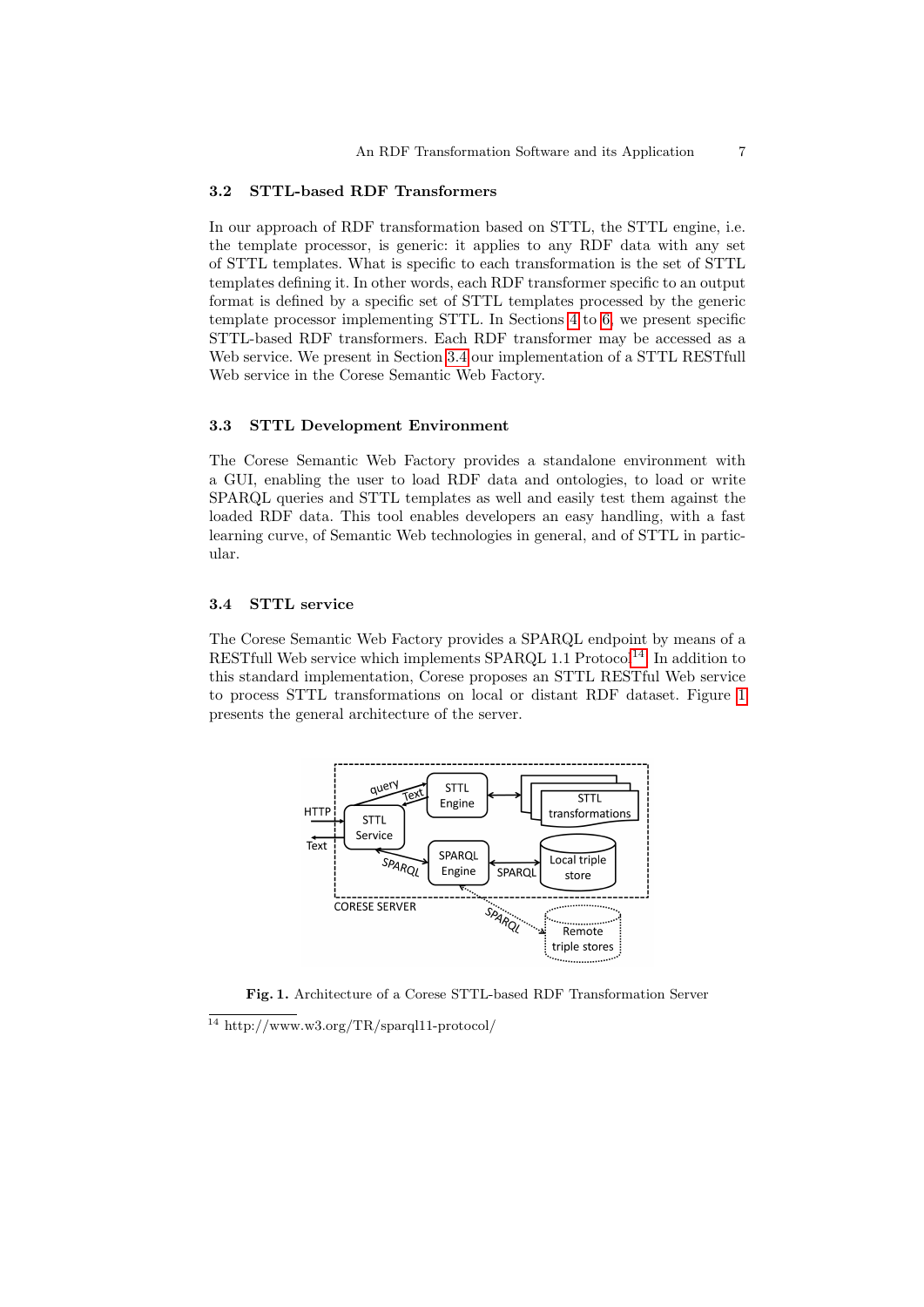A request for an STTL transformation of RDF data is conveyed to the transformation service in a URL whose hierarchical part ends with  $/$ template<sup>15</sup> and whose query part comprises key-value pairs specifying the request to the service. The query key is reused from SPARQL 1.1 Protocol to indicate a SPARQL query to be performed by the server on its RDF dataset. The URL of the STTL transformation to be applied to the result of the SPARQL query (or to the RDF dataset) is specified as the value of a transform key. For instance, the following URL asks for the transformation of all the triples of the RDF dataset with a STTL transformation specified at st:sparql.

#### http://localhost:8080/template? query=SELECT \* WHERE { ?x ?p ?y }&transform=st:sparql

In order to simplify the interaction with a STTL service, we define the notion of profile of a transformation, assembling an optional SPARQL query and a STTL transformation into a simple workflow. A profile is described in RDF as follows: a st:query property and a st:transform property associate a SPARQL query and a STTL transformation to a profile. Here is an example of a profile description:

st:dbpedia a st:Profile ; st:query <q1.rq> ; st:transform st:navlab .

with  $q1.rq$  containing for instance the following SPARQL query:

```
CONSTRUCT { ?x ?p ?v }
WHERE { SERVICE <http://fr.dbpedia.org/sparql> { ?x ?p ?y } }
```
In the URL conveying the request for a STTL transformation, the URI of a profile is indicated to the STTL service as the value of a profile key. Here is an example of such a URL:

#### http://localhost:8080/template?profile=st:dbpedia

We defined the notion of context of a transformation that enables the STTL service to send parameters to the transformer. This context is set up by the service and passed to the transformer. The transformer can access the context with the st:get extension function which we have defined to return the value of a context parameter. Context parameters are the name of the service, the service profile, the transformation, the query, and the focus URI. For instance here is the context of an RDF-to-HTML transformation described in section 5.

```
st:get(st:service) = /template
st:get(st:profile) = st:dbpedia
st:get(st:transform) = st:navlab
st:get(st:query) =
 CONSTRUCT { ?x ?p ?y }
 WHERE { SERVICE <http://fr.dbpedia.org/sparql> {?x ?p ?y} }
st:get(st:uri) = http://fr.dbpedia.org/resource/Antibes
```
<sup>15</sup> e.g., http://corese.inria.fr/template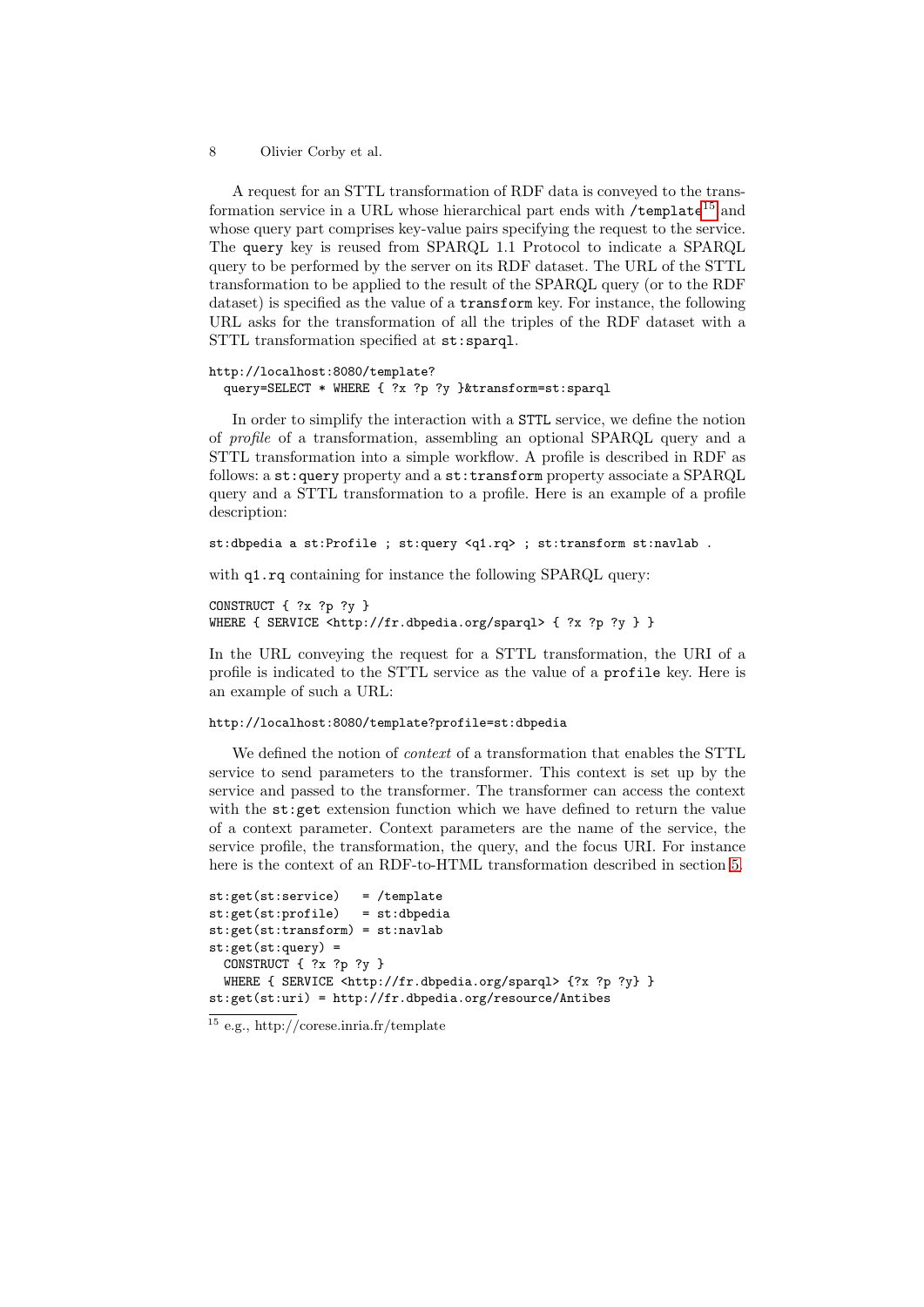# 4 RDF-to-RDF Transformers

The first family of RDF transformations we identified in the introduction of this paper comprises RDF-to-RDF transformations, i.e., the transformation of RDF data from any RDF syntax into any other RDF syntax, e.g., RDF/XML-to-Turtle. In this family the transformations are completely domain-independent. There exist several online transformation services such as RDF Translator for instance but we show here how to implement your own transformation in a declarative way with STTL. As an exercice in style, we wrote RDF-to-Turtle and RDF-to-RDF/XML transformations. The main template of the RDF-to-Turtle transformation is shown below, it is available online<sup>16</sup>:

```
TEMPLATE st:start {
 st:apply-templates(?x) }
WHERE {
 SELECT DISTINCT ?x WHERE {
    ?x ?p ?y
   FILTER (
      isURI(?x) ||
      NOT EXISTS { ?z ?q ?x } ||
      ( isBlank(?x) &&
        ( EXISTS { ?a ?q ?x . ?b ?r ?x . FILTER(?a != ?b) } ||
          EXISTS { ?x ?q ?x } ) ) )
 } ORDER BY ?x}
```
A demo RDF/XML-to-Turtle transformation service is available online<sup>17</sup>.

We wrote an RDF-to-RDF/XML transformation as a set of 21 STTL templates available online18. Here is a key template of it to express the description of a resource as the subject of some RDF triples:

```
TEMPLATE st:resource(?in) {
  "<rdf:Description " ?att "='" str(?in) "'>"
    box { st:call-template(st:property, ?in) }
  "</rdf:Description>"
}
WHERE { BIND ( if (isBlank(?in), rdf:nodeID, rdf:about) as ?att) }
```
Based on these STTL transformations, the Corese Semantic Web Factory enables to deploy RDF/XML-to-Turtle, RDFa-to-Turtle, Turtle-to-RDF/XML and RDFa-to-RDF/XML transformation services since the distribution is provided with a Turtle parser, an RDF/XML parser, and an RDFa parser.

# 5 RDF-to-HTML Transformers

The second family of RDF transformations identified in the introduction of this paper gathers the transformations of RDF data for presentation purposes, in

<sup>16</sup> http://ns.inria.fr/sparql-template/turtle

 $17\,$ http://corese.inria.fr

<sup>18</sup> http://ns.inria.fr/sparql-template/rdfxml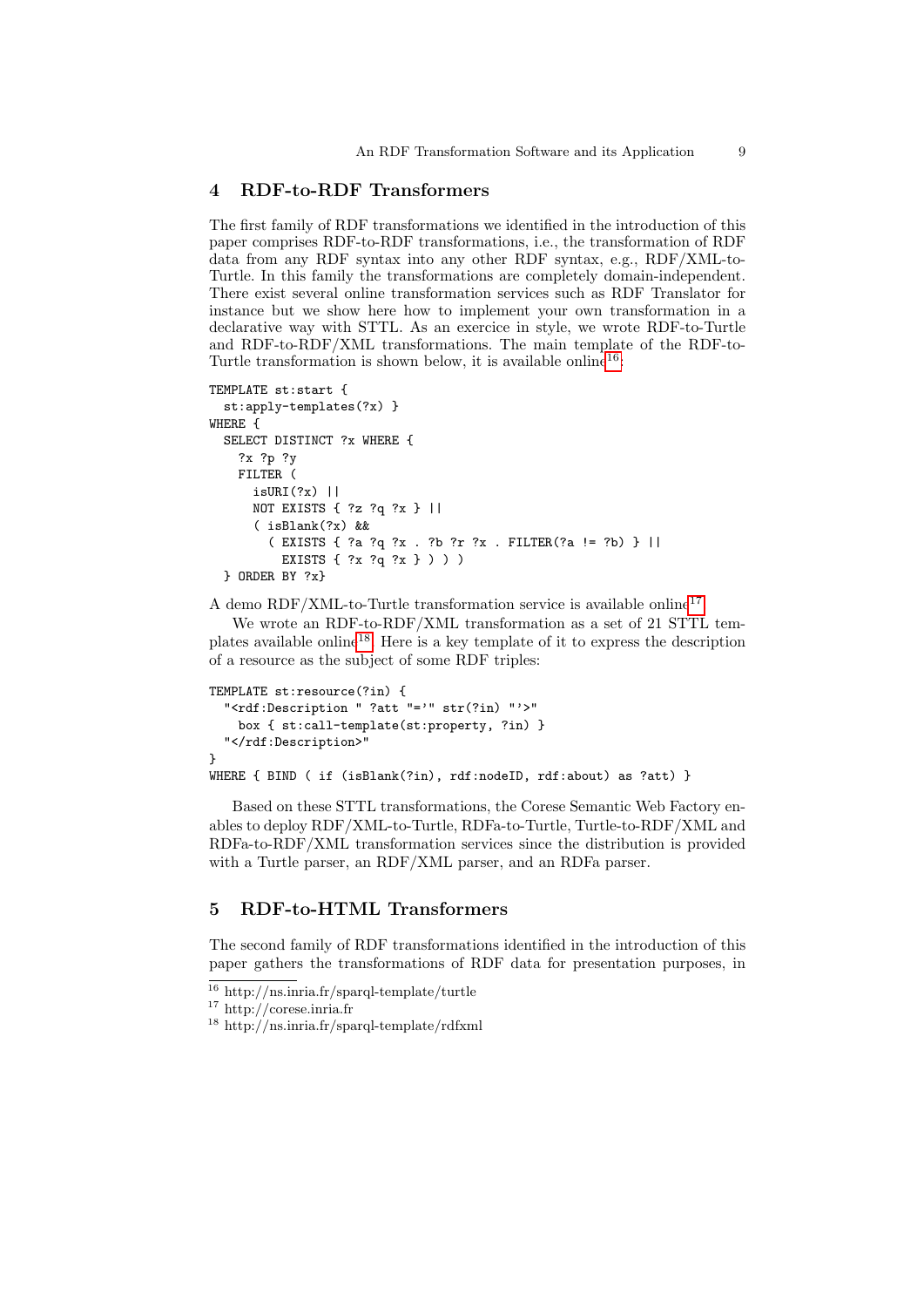any given presentation format. In particular, it comprises RDF-to-HTML transformations. In this section, we present three examples of RDF-to-HTML transformations which enables to design Linked Data navigators. A demo server is accessible online19. Its source code is freely available within the Corese Semantic Web Factory<sup>20</sup>.

## 5.1 Principles of Linked Data Navigation: Dynamic HyperLinks to the STTL Service

The keys to build a Linked Data navigator is (1) to generate HTML pages for RDF resources and (2) to generate hyperlinks in the HTML code output. This is achieved with href attributes having as value a URL conveying a request for STTL transformation to the transformation service. Here is an example of a named STTL template to construct a hyperlink to a focus URI ?x:

```
TEMPLATE st:link(?x) {
"<a href='/template?profile=st:dbpedia&uri=" str(?x) "'>" str(?x) "</a>"}
WHERE { }
```
In order to avoid hardcoding the service and the profile names, these can be extracted from the context of the transformation. Here is an example of such a generic template:

```
TEMPLATE st:link(?x) {
  "<a href='" st:get(st:service) "?profile=" st:get(st:profile)
  "&uri=" str(?x) "'>" str(?x) "</a>" }
WHERE { }
```
When applied on a given URI the two above templates would produce for instance the following output code:

```
<a href='/template?profile=st:dbpedia&uri=http://fr.dbpedia.org/resource/Antibes'>
 http://fr.dbpedia.org/resource/Antibes
</a>
```
#### 5.2 Three Examples of Linked Data Navigators

Basic Navigator. The simplest navigator enables the user to send a SPARQL query to the server and get back the results presented in an HTML table in a completely domain-independent way. The results of SELECT queries are translated in RDF by using the Vocabulary for recording query result set published by the W3C RDF Data Access Working Group<sup>21</sup>. The  $st:$ **sparql** transformation<sup>22</sup> is then applied on this RDF result graph. The output HTML code contains

 $19$  http://corese.inria.fr

<sup>20</sup> http://wimmics.inria.fr/corese

 $^{21}$ http://www.w3.org/2001/sw/DataAccess/tests/result-set.n3

<sup>22</sup> http://ns.inria.fr/sparql-template/sparql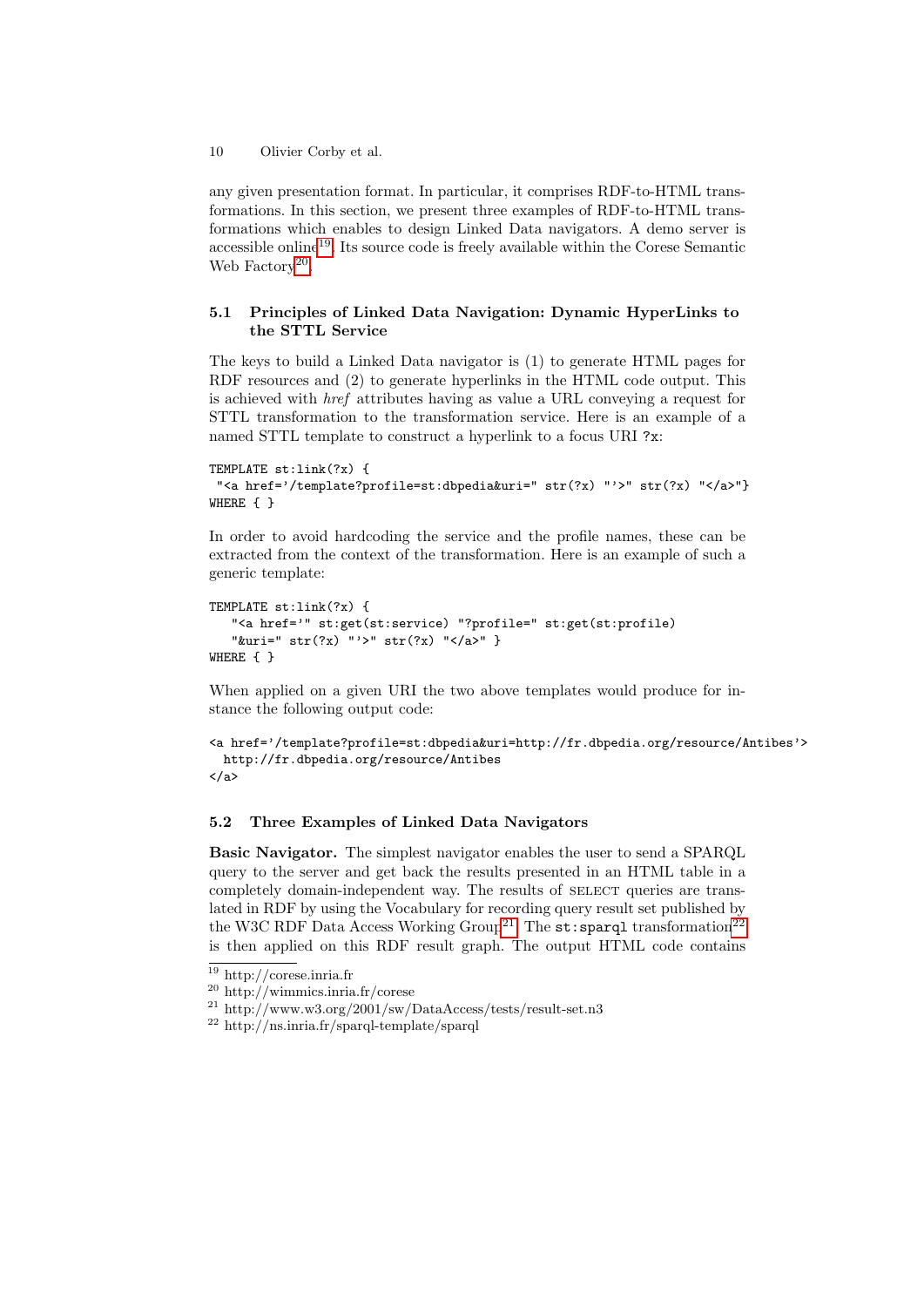hyperlinks to URLs, conveying further requests to the STTL server to apply a transformation to the resources involved in the description produced. Here is an example of query solution in RDF:

```
prefix rs:<http://www.w3.org/2001/sw/DataAccess/tests/result-set#>
[] rs:resultVariable "x", "n" ;
  rs:solution [
     rs:binding [
       [rs:variable "x" ; rs:value ex:Auguste],
       [rs:variable "n" ; rs:value "Auguste"] ] ] .
```
Here is the main template of st:sparql that processes such an RDF graph solution of a SELECT query processed by the server.

```
prefix rs:<http://www.w3.org/2001/sw/DataAccess/tests/result-set#>
TEMPLATE {
  "<td>" COALESCE(st:call-template(st:display, ?val), "&nbsp;")
 "</td>" }
WHERE {
 ?x rs:solution ?in ; rs:resultVariable ?var .
 OPTIONAL { ?in rs:binding [ rs:variable ?var ; rs:value ?val ] }
} ORDER BY ?var
```
The where clause focus is a solution ?in which is a set of variable bindings. The OPTIONAL clause enumerates these bindings. This enumeration is optional because some variables  $(?var)$  may be unbound. For each binding, the TEMPLATE clause generates a cell, in an HTML table, with the value of the variable (?val). For unbound variables, a space character is generated in the cell.

DBpedia Navigator. Another kind of navigators are domain-specific Linked Data Navigators. We developed such a navigator — a server with its STTL service and the st:navlab RDF-to-HTML transformation — to browse the DBpedia dataset, specifically on persons and places. Figure 2 is the screenshot of an HTML page produced by this navigator. We wrote the st:navlab transformation as a set of 24 STTL templates which are available online<sup>23</sup>. Here is a template in st:navlab, to construct the table of resource descriptions; it recursively calls the st:title named template to output the title in HTML and the st:descresource to build the description of each resource selected in DBpedia.

```
TEMPLATE {
 st:call-template(st:title, ?in, ?label, (coalesce(?ic, "")))
  "<table>" st:call-template(st:descresource, ?in) "</table>" }
WHERE {
 ?in a <http://dbpedia.org/ontology/Resource> .
 ?in rdfs:label ?label FILTER(lang(?label) = 'fr')
 OPTIONAL { ?in <http://dbpedia.org/ontology/thumbnail> ?ic } }
```
<sup>23</sup> http://ns.inria.fr/sparql-template/navlab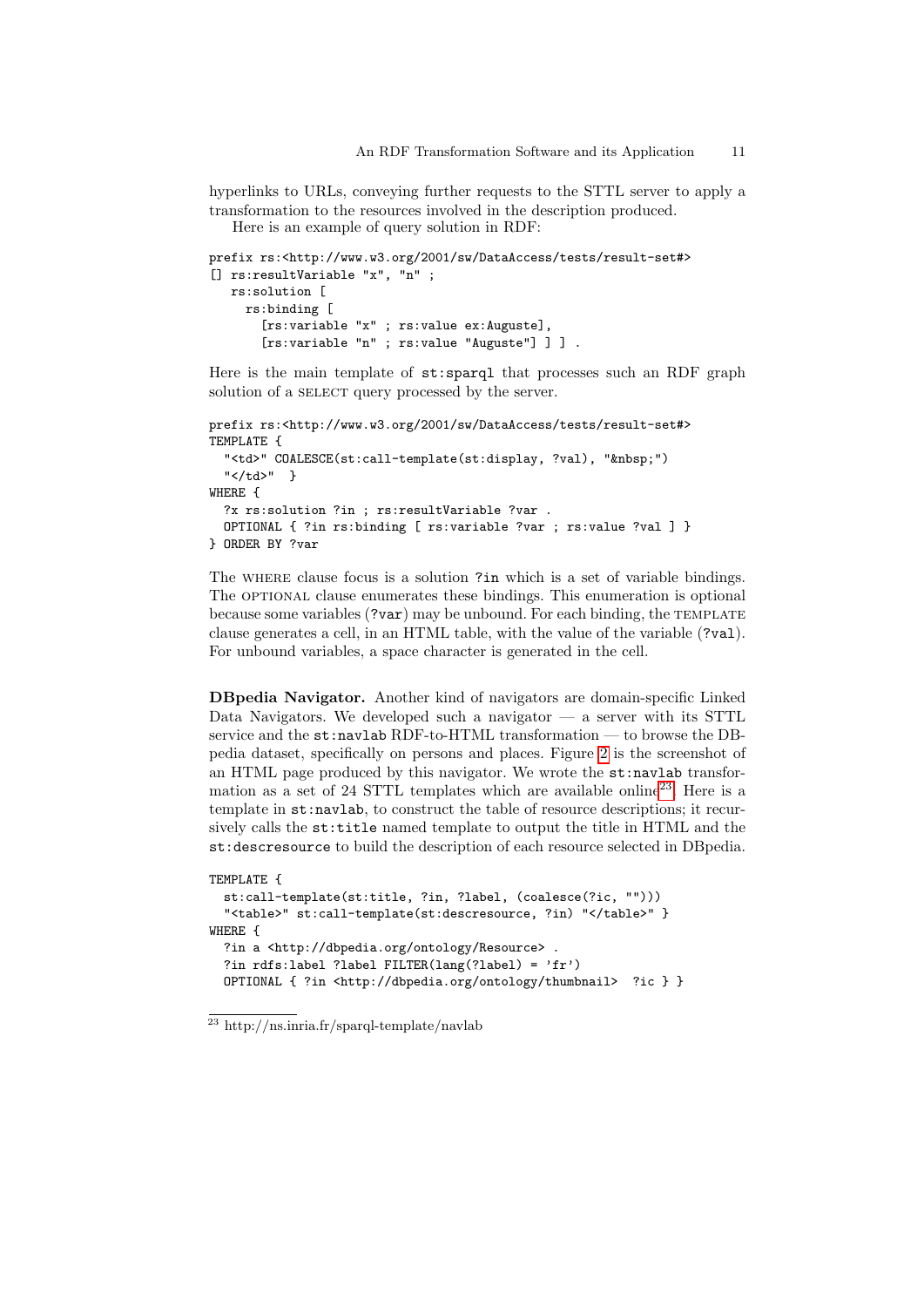

Fig. 2. DBpedia Navigator

The DBpedia SPARQL endpoint is accessed through a service clause in a predefined construct query to retrieve relevant data according to the types of resources that the application is interested in: our navigator focuses on historical people and places. Then the st:navlab transformation is applied to the resulting RDF graph. It generates a presentation in HTML format of the retrieved data, adapted to the type of targeted resources — people and places. In particular, the transformation localizes places on a map.

As it can be viewed in Figure 2, when following the hyperlink generated by the DBpedia navigator, a request is sent to the STTL server to produce an HTML presentation of the DBpedia resource on Augustus, according to the st:dbpedia profile (embeddding the st:navlab transformation). The interest of this STTL-based approach of DBpedia-to-HTML transformation is that it is declarative and can therefore easily be extended to handle the presentation of other types or resources by adding new dedicated templates.

History Timeline Navigator. We developed a third demonstrator of our service to browse an RDF graph combining a local RDF dataset about history linked with DBpedia. The local dataset contains a set of historical events and personalities with dates. The URIs of the resources are those of DBpedia (fr.dbpedia.org) in order to link data. Resource descriptions are stored in named graphs which are tagged with topics such as "France" or "Empire". The st:cdn transformation generates an HTML page for each century, where resources are displayed in columns according to the topic of their named graph and in ascending order of dates. Hyperlinks to DBpedia resources are generated which are processed with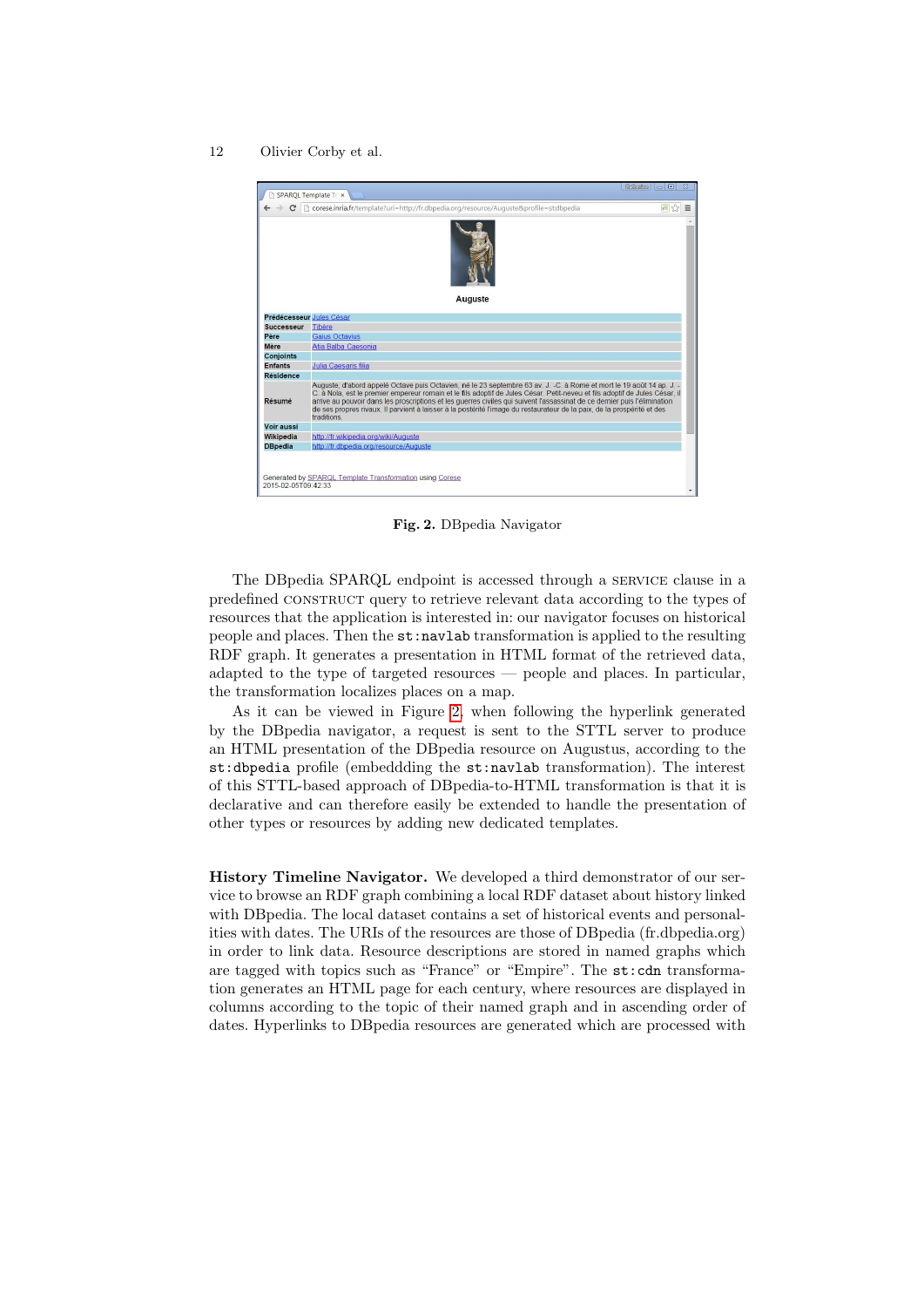

the former st:navlab transformation. Figure 3 is a screenshot of an HTML page generated by the server.

Fig. 3. History Navigator

# 6 RDF-Syntax to Another-Syntax Transformers

The fourth family of RDF transformations identified in the introduction of this paper gathers the transformations of statements in languages with an RDF syntax into another syntax of the language. In that sense the transformations of this family are completely domain-independent. Here we give two examples of such transformations: the transformation of OWL statements from RDF syntax into OWL Functional syntax and the transformation of SPARQL statements from SPIN/RDF syntax into SPARQL concrete syntax.

# 6.1 OWL/RDF to OWL/Functional Syntax Transformer

In this section we present the  $st:$  owl transformation of OWL 2 statements from the OWL/RDF syntax into the OWL 2 Functional Syntax which belongs to this family. The transformation follows the W3C Recommentation OWL 2 Web Ontology Language Mapping to RDF Graphs<sup>24</sup>. We wrote it as a set of 73 STTL templates, structured into 5 subsets, available online<sup>25</sup>.

<sup>24</sup> http://www.w3.org/TR/owl2-mapping-to-rdf

 $^{25}$ http://ns.inria.fr/sparql-template/owl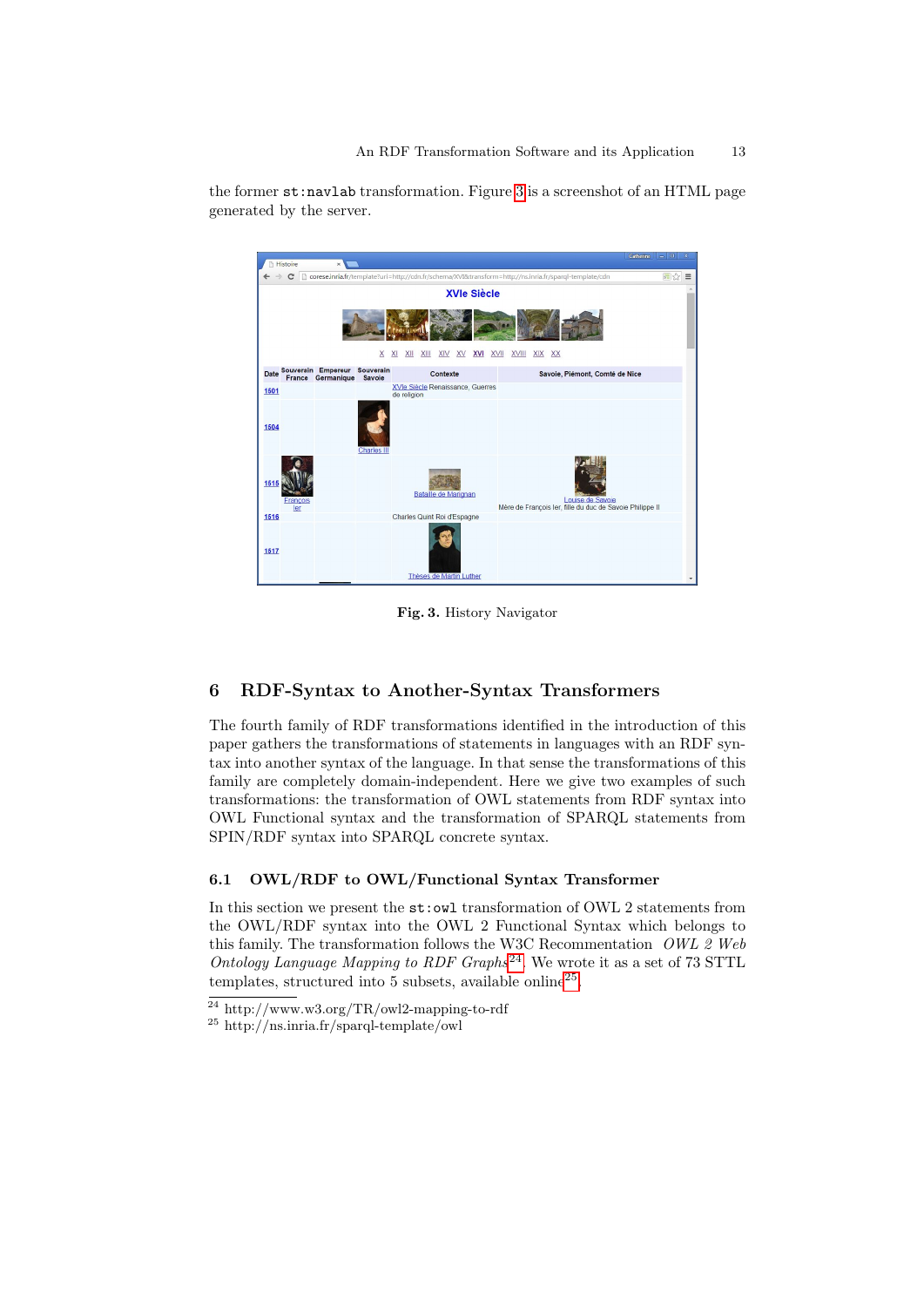Among them, here is one template enabling to transform OWL/RDF statements presented in section 2.1 in OWL 2 Functional syntax. The template handles the transformation of equivalent classes (and datatype definitions) axiom, possibly involving an intersection or union class expression. For this case, the STTL engine is recursively called on variables ?in and ?y.

```
TEMPLATE {
```

```
IF (bound(?t), "DatatypeDefinition", "EquivalentClasses")"("
  st:call-template(st:annotate, ?in, owl:equivalentClass, ?y)
  ?in ?y ")" }
WHERE {
  ?in owl:equivalentClass ?y
  OPTIONAL \{ ?y \text{ a ?t FILTER}(?t = rdfs:Datatype) \}
```
A demo OWL transformation service is available online<sup>26</sup>.

We validated the  $st:$  owl transformation on the OWL 2 Primer ontology<sup>27</sup> containing 350 RDF triples: we first transformed this set of triples into OWL Functional Syntax with the st:owl transformation, then we loaded the output into Protégé and saved it in  $RDF/XML$ , then we transformed it again with st:owl and we checked that the two transformation outputs were equivalent. Let us note that the results are equivalent but not identical because some statements are not printed in the same order, due to the fact that Protégé does not save RDF/XML statements exactly in the same order and hence blank nodes are not allocated in the same order.

We tested this OWL/RDF transformer on several real world ontologies, among which a subset of the Galen ontology. The RDF graph representing it contains 33,080 triples, the size of the result is 0.58 MB and the (average) transformation time is 1.75 seconds. We also have tested our pretty-printer on the HAO ontology. The RDF graph representing it contains 38,842 triples, the size of the result is 1.63 MB, the (average) transformation time is 3.1 seconds.

In addition to the transformation of an RDF dataset representing OWL statements, the st:owl transformation can also be used when querying an OWL ontology stored in its RDF syntax, to present the results to the user in OWL 2 Functional syntax. This is done by calling in the SELECT clause of the query the STTL extension functions launching the transformer. As an example, the following query retrieves specific classes and displays them in Functional syntax:

```
SELECT (st:apply-templates-with(st:owl, ?x) as ?t)
WHERE { ?x a owl:Class ; rdfs:subClassOf* f:Human }
```
#### 6.2 SPIN/RDF to SPARQL Concrete Syntax Transformer

In this section we present the st:spin transformation of SPARQL queries in SPIN RDF syntax[12], into SPARQL concrete syntax. This transformation of SPARQL statements, belongs to the same family as the transformation of OWL

 $\frac{26 \text{ http://corese.inria.fr}}{}$ 

<sup>27</sup> http://www.w3.org/TR/owl2-primer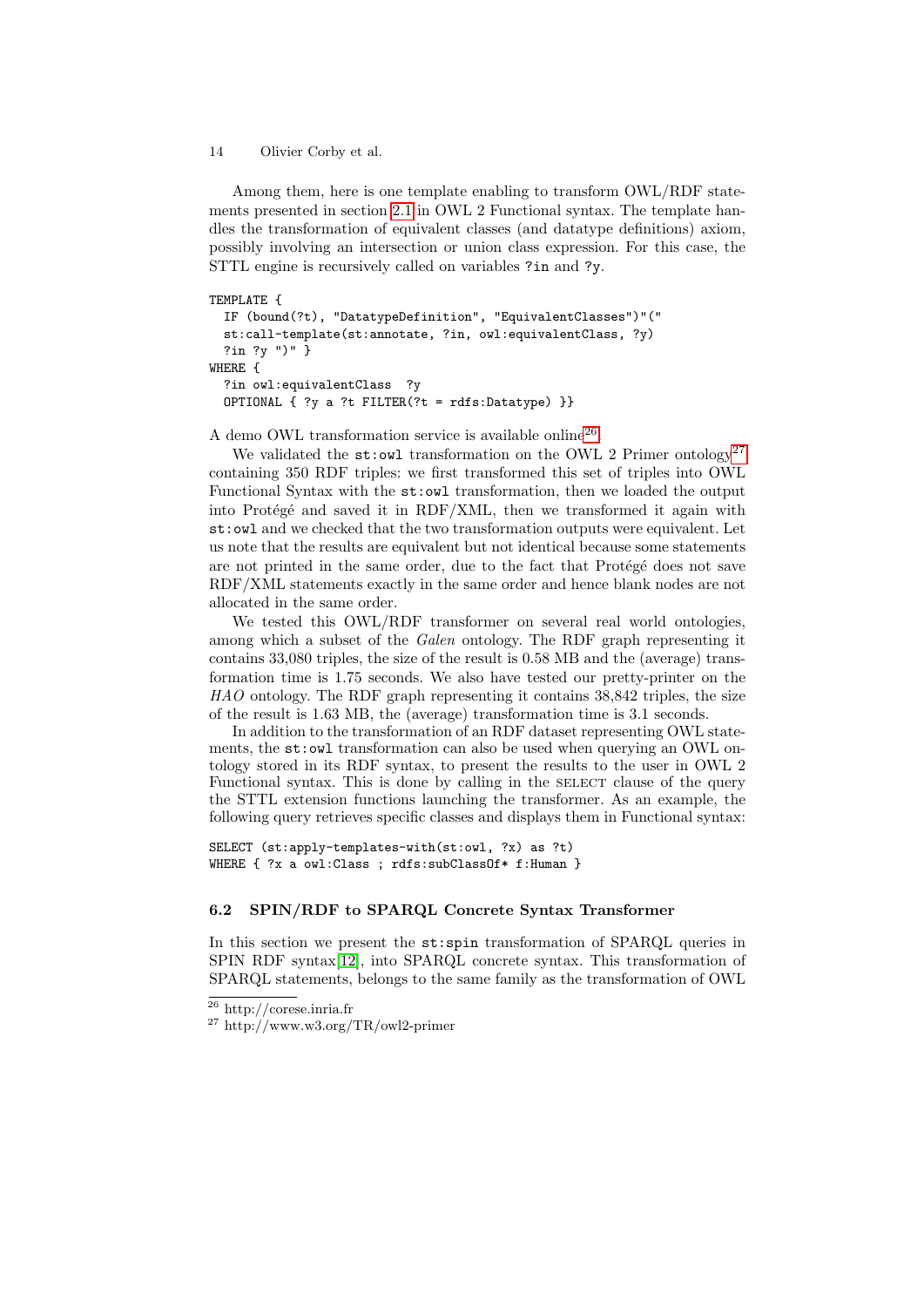statements: the fourth one identified in the introduction of this paper gathering the transformations of statements in languages with an RDF syntax into another syntax. We wrote the st:spin transformation as a set of 64 STTL templates which are available online<sup>28</sup>. Among them, the following template translates a union of alternative graph patterns in SPIN into SPARQL concrete syntax:

prefix sp: <http://spinrdf.org/sp#> . TEMPLATE { ?e1 st:nl() "union" st:nl() ?e2 } WHERE { ?in a sp: Union ; sp: elements (?e1 ?e2)}

We validated this transformation on SPARQL 1.1 W3C test suite: we translated each SPARQL query into SPIN by using the Corese library, then we translated it back into SPARQL using the st:spin transformation, and finally we executed it with the Corese SPARQL engine.

# 7 Conclusion and Future Work

In this paper we recalled the STTL principles, we presented the STTL engine and Web service and we demonstrated the support this software provides to programmers by presenting a selection of STTL-based RDF transformers for common languages: RDT-to-Turtle, RDF-to-HTML, OWL/RDF-to-OWL/FunctionalSyntax and SPIN-to-SPARQL/ConcreteSyntax transformations. The source code of this software is freely available within the Corese Semantic Web Factory; it is also available online as a Web service, and all the RDF transformations presented in this paper can be tested online<sup>29</sup>.

As future work, regarding the performance of our generic transformation rule engine, we intend to improve it by implementing heuristics to optimize the selection of templates. We will also compare in the short term the performance of our generic transformation rule engine with that of existing tools for specific RDF transformations. For instance, we may compare the performance of our engine with that of the parser of the well known OWL  $API^{30}$  for transforming large OWL 2 ontologies from RDF/XML syntax into Functional syntax.

Regarding the exploitation of our generic transformation rule engine to implement RDF transformers into specific languages, we intend to augment the number of STTL transformations available by writing STTL template sets for other formats and domains. In particular, we intend to define an RDF-to-CSV transformation and an RDF-to-JSON transformation. Finally, we will consider a sixth family of RDF transformations gathering RDF-to-RDF transformations for special purposes, e.g., to anonymize RDF datasets.

Acknowledgements We thank Fuqi Song (Inria), Alban Gaignard (CNRS) and Eric Toguem (U. of Yaoundé, Cameroun) for the setup of the HTTP server.

<sup>28</sup> http://ns.inria.fr/sparql-template/spin

<sup>29</sup> http://corese.inria.fr

<sup>30</sup> http://owlapi.sourceforge.net/